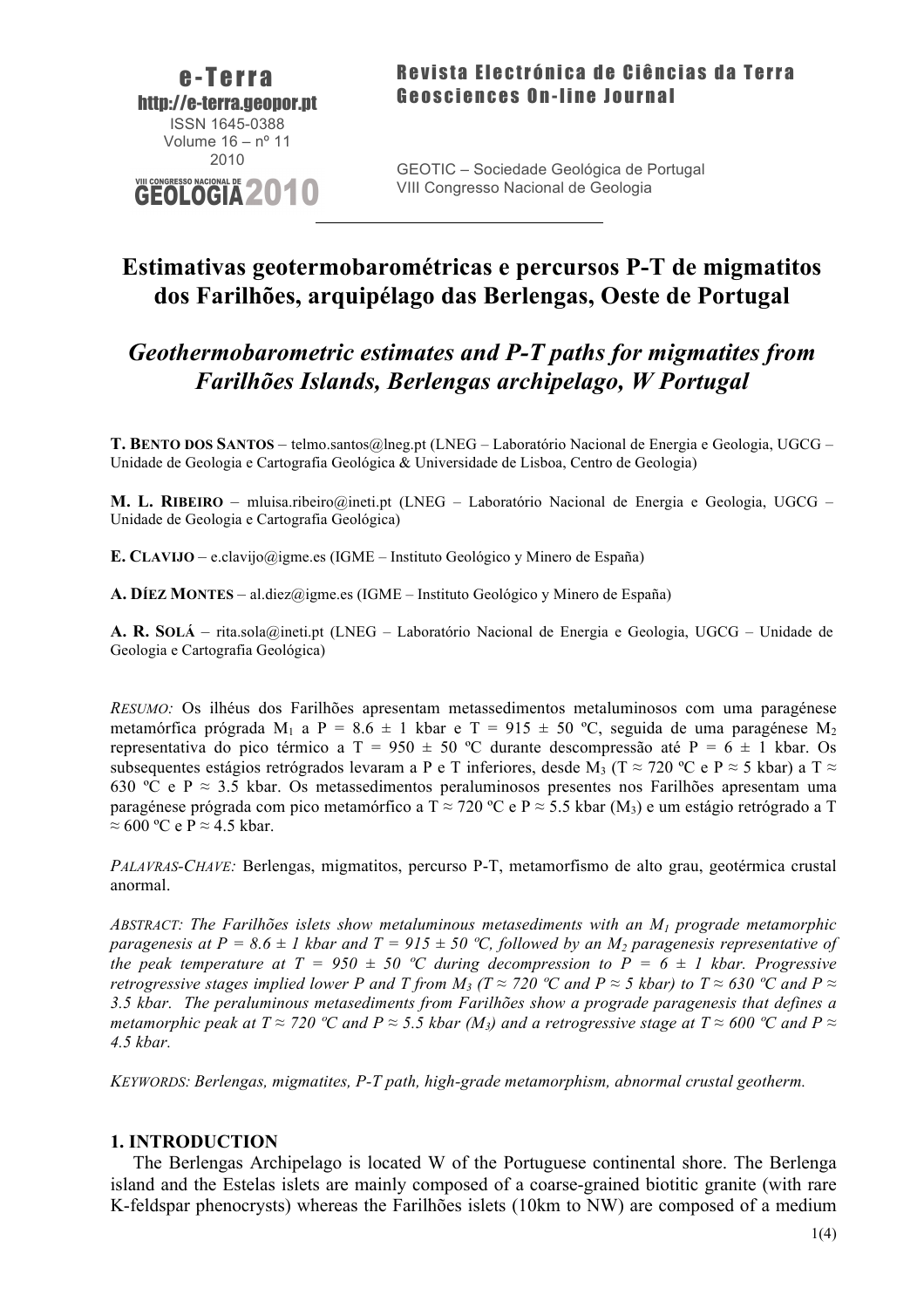to fine-grained two-mica gneissic granitoid and paragneissic migmatites. Observations on the migmatites reveal they are commonly deformed and retrogressed, showing a granolepidoblastic texture and a wide compositional variation from slightly peraluminous (at sea level – 250m south of the lighthouse) to metaluminous (in small metric pockets, 100m south of the lighthouse).

## **2. PETROGRAPHY AND GEOTHERMOBAROMETRY**

The peraluminous rocks are broadly composed of a plagioclase  $+$  K-feldspar  $+$  quartz  $+$ biotite  $\pm$  muscovite  $\pm$  garnet  $\pm$  sillimanite  $\pm$  graphite mineral assemblage, whereas the metaluminous are composed of a plagioclase + quartz + biotite + amphibole  $\pm$  garnet  $\pm$ clinopyroxene  $\pm$  ilmenite  $\pm$  sphene assemblage.

The metaluminous metasediments present an  $M_1$  ( $\sim$ 483 Ma – Valverde Vaquero et al., 2010) prograde metamorphic paragenesis composed of plagioclase  $(X_{An} = 0.94) +$  quartz + type-1 grossular-rich garnet ( $X_{Ca} = 0.75 - 0.76$ ; Fe/Mg = 8.5 – 16.2) + clinopyroxene (Fe/Mg = 0.55 – 0.58) that define P-T conditions consistent with the baric peak (P =  $8.6 \pm 1$  kbar and T =  $915 \pm 1$ 50 °C) followed by an M<sub>2</sub> paragenesis composed of plagioclase ( $X_{An} = 0.90$ ) + quartz + type-1 grossular-rich garnet ( $X_{Ca} = 0.72 - 0.81$ ; Fe/Mg = 22.9 – 28.1) + clinopyroxene (Fe/Mg = 1.5 – 2.0) representative of the establishment of the metamorphic peak temperature at  $T = 950 \pm 50$  °C during decompression to  $P = 6 \pm 1$  kbar. After reaching metamorphic peak conditions, migmatites underwent further decompression. Progressive retrogressive stages also implied cooling with subsequent paragenetic evolution and reequilibration to lower P and T. M<sub>3</sub> ( $\sim$ 377) Ma – Valverde Vaquero, 2010) assemblages show plagioclase  $(X_{An} = 0.98)$  + quartz + biotite + type-2 almandine-rich garnet (X<sub>Ca</sub> = 0.23 – 0.33; X<sub>Mn</sub> = 0.12 – 0.15; Fe/Mg = 5.0 – 7.5)  $\pm$ amphibole  $\pm$  ilmenite  $\pm$  clinopyroxene relics (Fe/Mg = 0.86 – 0.89) to T  $\approx$  720 °C and P  $\approx$  5 kbar. Continuous exhumation stage and thermal readjustment followed to  $T \approx 630$  °C and P  $\approx 3.5$  kbar (P-T estimates on the rims of type-2 almandine-rich garnet and clinopyroxene), depicting very high thermal flux at shallow depths. Increasing  $a_{H_2O}$  during retrogression provided a lower P-T assemblage with plagioclase + biotite + amphibole + ilmenite  $\pm$  sphene.

The peraluminous metasediments present a prograde paragenesis composed of plagioclase  $(X_{An} = 0.29 - 0.33) + K-field$ s = 0.046 – 0.074;  $Fe/Mg = 5.4 - 6.3$  + biotite (Fe/Mg = 1.08 – 1.27)  $\pm$  sillimanite that define a metamorphic peak of T  $\approx$  720 °C and P  $\approx$  5.5 kbar and a retrogressive stage of T  $\approx$  600 °C and P  $\approx$  4.5 kbar (P-T) estimates on the rims of type-3 garnet and nearby matrix biotite), very close results to the  $M_3$ metamorphic stage of the metaluminous rocks. The peraluminous rocks underwent lower P-T conditions (amphibolite facies) than the metaluminous rocks and were probably put together during the final exhumation stage, coeval with the  $M_3$  metamorphic stage (Fig. 1).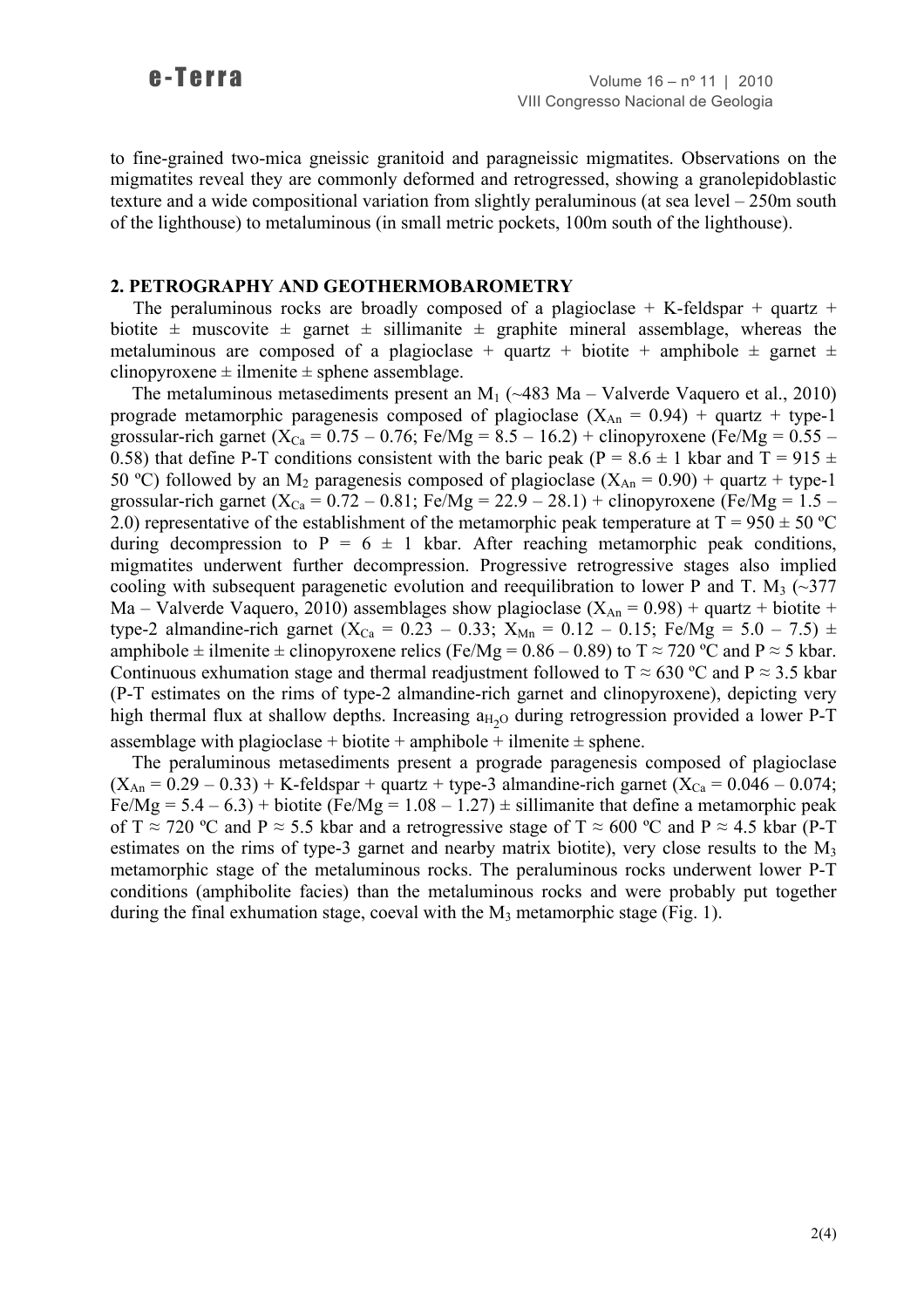

Figure 1 – Summarized P-T-t evolution for the studied samples. In grey is shown the evolution and the most important chemical reactions for the peraluminous rocks, whereas black is for the metaluminous. The dotted line defines the metamorphic evolution for the metaluminous rocks, whereas the dashed line defines the possible metamorphic evolution of the peraluminous rocks. It can be seen that these two rock types, although geographically close presently, had very distinct metamorphic evolutions and were only juxtaposed, probably, during the last metamorphic event  $(M_3)$  at 377 Ma ago (Valverde Vaquero et al., 2010). The geothermobarometric estimates for the  $M_1$  and  $M_2$  events are interpreted as maximum T and P, whereas for  $M_3$  they are minimum T and P. Mineral abbreviations are as in Powell et al. (1998).  $A<sub>12</sub>SiO<sub>5</sub>$  triple point and muscovite (7) and biotite (6) dehydration-melting curves are as in Spear et al. (1999), whereas amphibole dehydration-melting curve (5) follows Patiño Douce & Beard (1995).

#### **3. DISCUSSION AND CONCLUSIONS**

Overall, the new results indicate a prograde metamorphic trajectory well into granulite facies conditions for the metaluminous rocks, reaching amphibole-dehydration melting curve at higher geothermal gradients than normally present at the lower crust (Fig. 1). External heat input, probably from upwelling of asthenospheric mantle and magma underplating, must be considered to explain the obtained P-T evolution and sustainment of an abnormal crustal geotherm during the best part of the burial – heating – exhumation – cooling stages of the clockwise P-T path of these rocks.

#### **References**

- Patiño Douce, A., Beard, J. (1995) Dehydration-melting of biotite gneiss and quartz amphibolite from 3 to 15 kbar. *Journal of Petrology*, 36, 3, pp. 707-738.
- Powell, R., Holland, T., Worley, B., (1998) Calculating phase diagrams involving solid solutions via non-linear equations, with examples using THERMOCALC. *Journal of Metamorphic Geology*, 16, pp. 577-588.
- Spear, F., Kohn, M., Cheney, J., (1999) P-T paths from anatectic pelites. *Contributions to Mineralogy and Petrology*, 134, pp. 17-32.